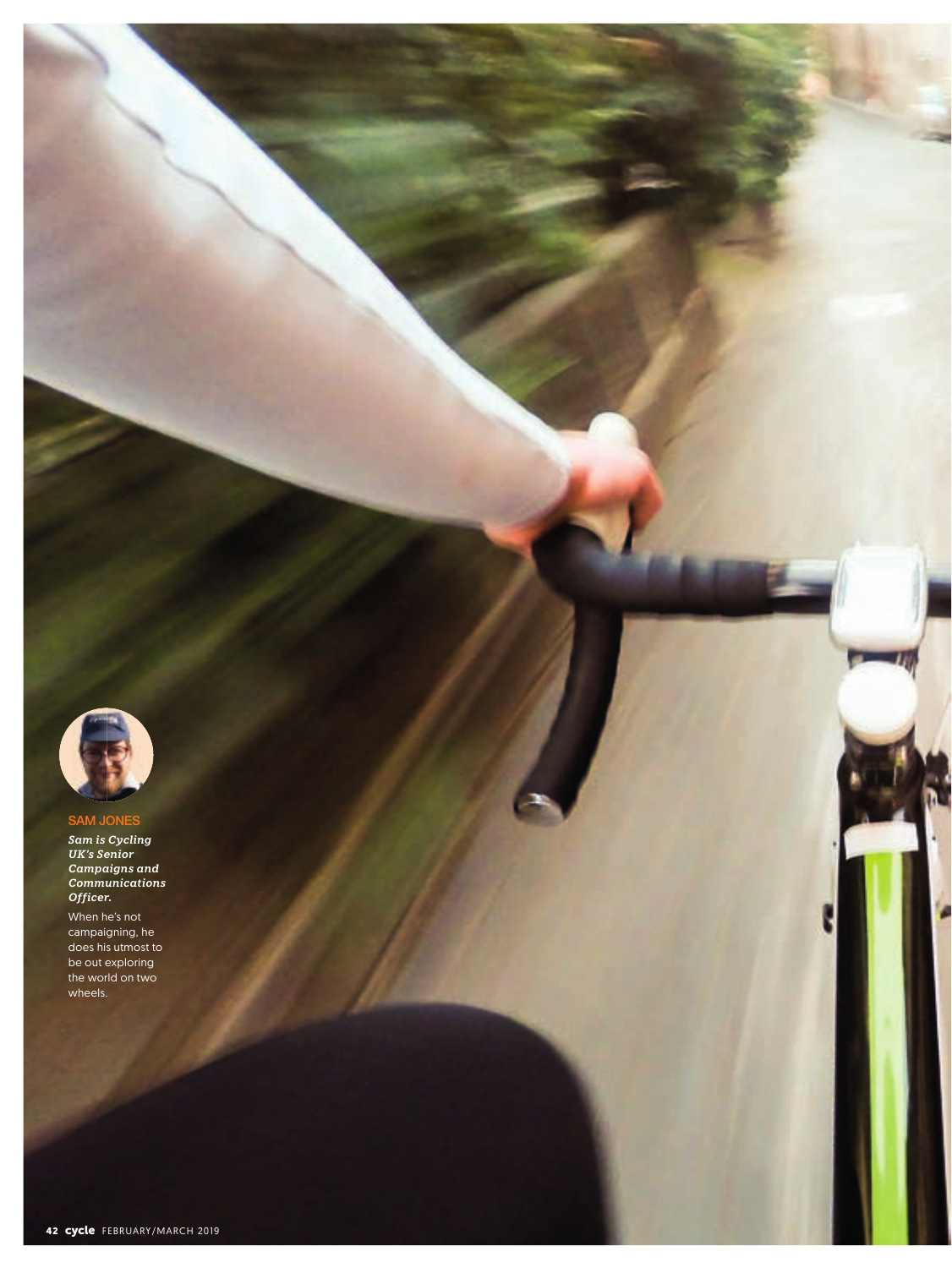CYCLING UK'S VR HEADSETS AND CLOSE-PASS MATS ARE HELPING POLICE MAKE DRIVERS SEE SENSE ON OVERTAKING, AS **SAM JONES** EXPLAINS

COMFORT

*Feature*

TOO

FOR

CLOSE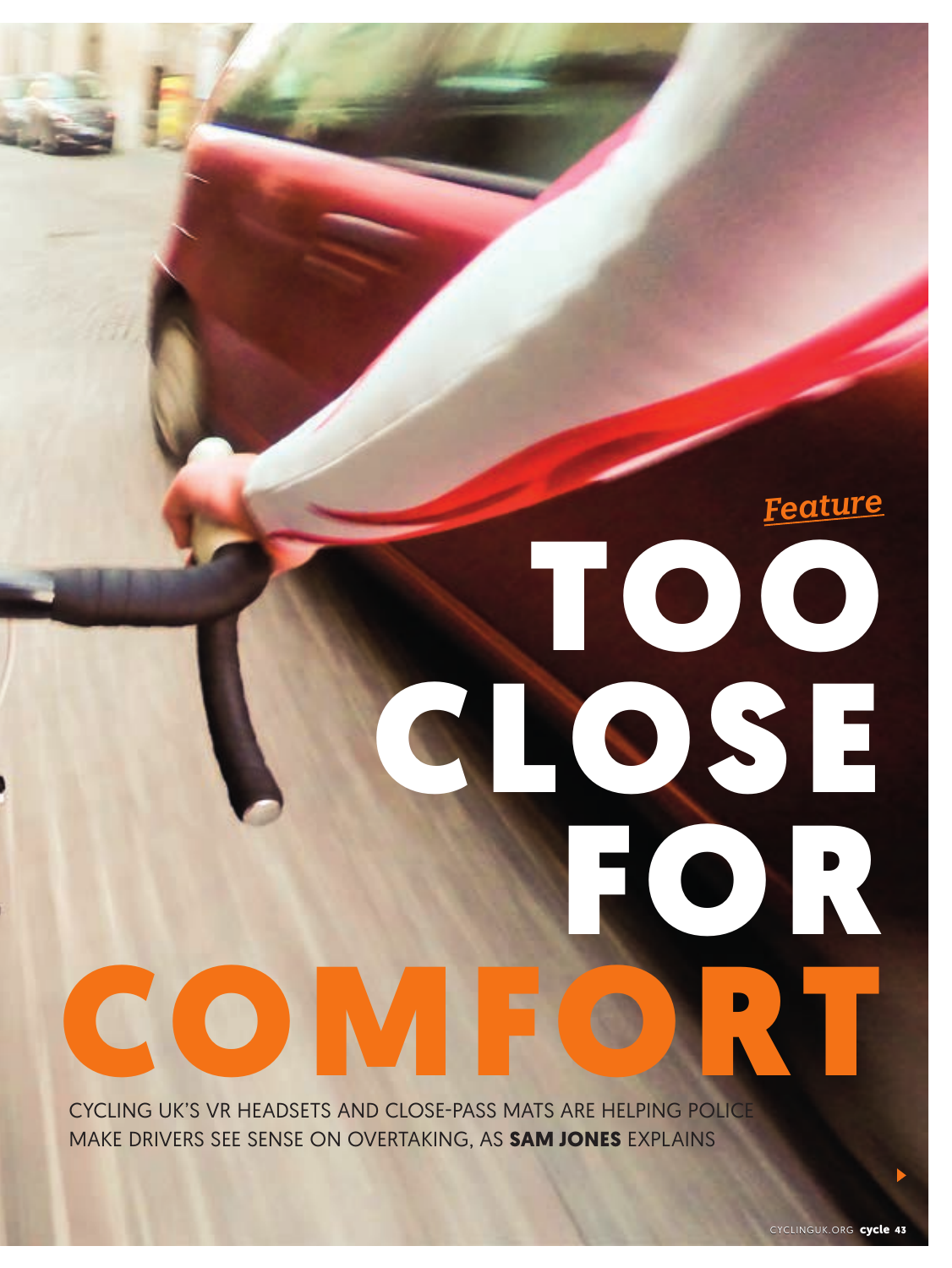

THE DRIVERS ALL SEEMED **CONFUSED** ABOUT WHY THEY HAD BEEN PULLED OVER IN THE FIRST PLACE

cyclists safely. Understandably, given that she was only watching this film after being stopped by the police, she did not want to give her name, but over the following hour-and-a-half I heard similar statements from eight other drivers pulled over by the police.

All of them also shared the same confusion about why they had been pulled over in the first place, and seemed shocked by the answer: they had overtaken a cyclist too closely.

As anyone who regularly cycles knows, one of the most threatening experiences is the close pass. You're riding along… and a tonne of metal hurtles past inches from your elbow. There's that sudden rush of fear, your heart starts pounding furiously, and you wonder just what on earth the driver was thinking they were doing by driving so recklessly.

It's an all-too-frequent occurrence, and it is one of the reasons more people aren't cycling. Close passes

reinforce the widely held belief in the UK that cycling is a dangerous activity, even when it's no more dangerous than walking – and far safer than an hour's worth of gardening, in terms of hospital admissions!

#### MEASURING THE PROBLEM

Close passing happens more often to people who are taking their first forays out in to cycling world. Dr Rachel Aldred's Near Miss Project found people who maintained an average of under 8mph reported three times as many near misses per miles than those with an average of over 12mph.

More worrying is the impact of close passes on women cyclists. Cycling in the UK is still predominantly a male activity. According to the Department for Transport, in 2017 men reportedly cycled almost three times as many trips and almost four times further than women. The Near Miss Project found women are disproportionately affected,

> experiencing a 50% higher rate of near misses than men.

Clearly, if we want more people cycling, and to address the gender and age imbalance, then the threat and danger of close passing must be tackled. Decent infrastructure is a large part of a longer-term solution, but this cannot solve the problems cyclists face right now. The immediate issue that needs to be addressed is the root problem: driver behaviour.

Part of the problem is that most

FEATURE CLOSE PASS CAMPAIGN

T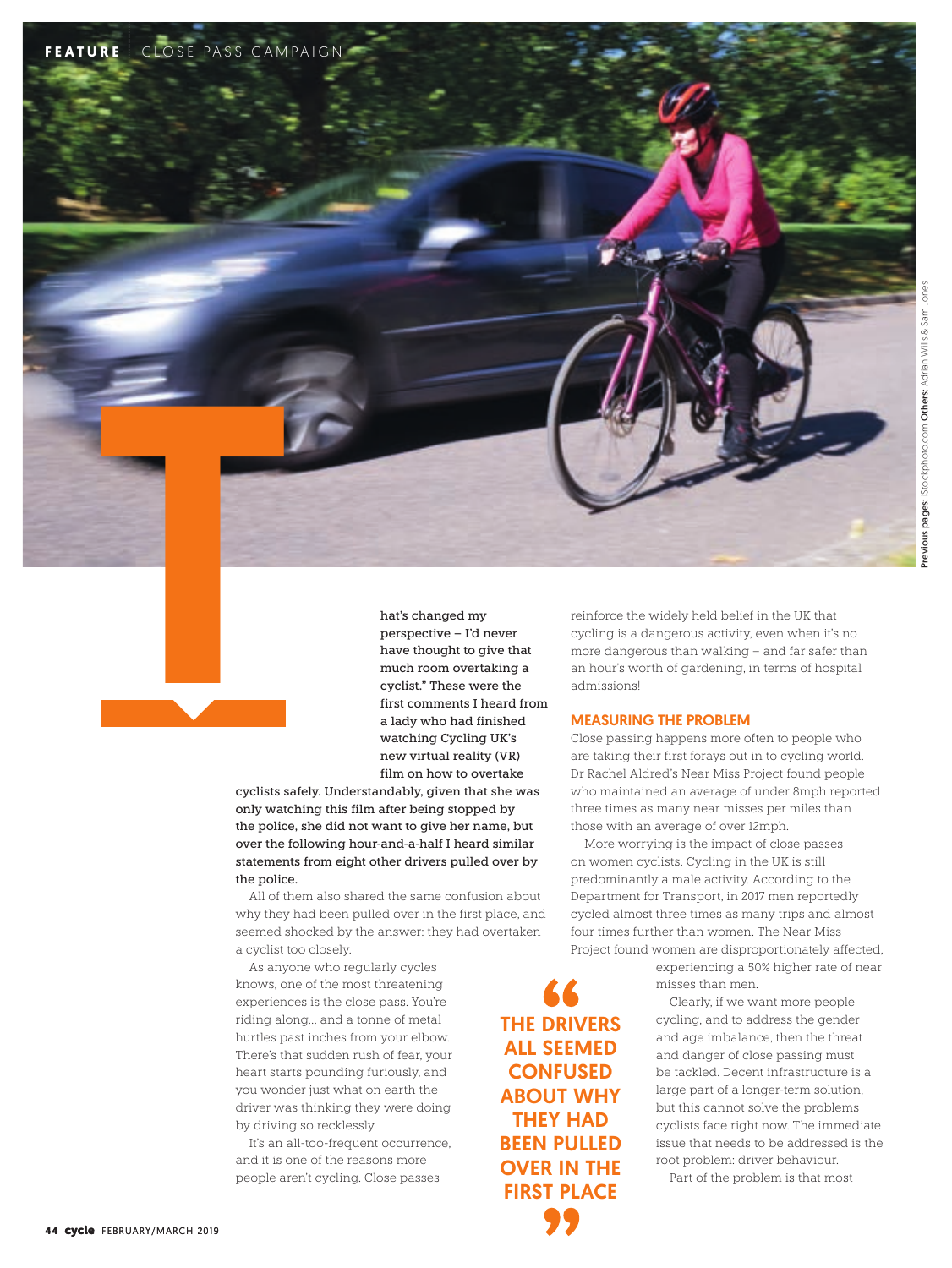drivers aren't close passing out of malicious intent, but rather ignorance. While most people who cycle also drive, only 2% of all trips are made by bike, so most people who drive do not cycle, and therefore have no idea their driving can be intimidating and dangerous.

The Highway Code doesn't exactly help either. Rule 163 advises drivers to "give motorcyclists, cyclists and horse riders at least as much room as you would when overtaking a car", advice which Cycling UK has long said needs changing due to its vagueness.

Fortunately, one police force devised a solution which has helped change driver behaviour overnight…

#### SAFETY: DRIVING IT HOME

In September 2016, West Midlands Police began running a time- and cost-efficient operation that tackled the problem of close passes head on. At its launch, Cycling UK's head of campaigns Duncan Dollimore called it "quite simply the best cyclist safety initiative by any police force, ever."

The police led a joint operation with the local fire brigade. Over the course of an hour, an undercover officer would be sent out to ride on a section of road that accident figures showed to be dangerous to cyclists. If a car passed too closely, the officer radioed colleagues. A police motorcycle despatch officer would then pull the driver over to a designated holding point.

There, using a 4m×6m close pass mat, officers from the local fire brigade would explain what the driver had done wrong – and, more importantly, how they could overtake cyclists safely, suggesting a minimum overtaking distance of at least 1.5 metres. The opportunity would also be used to check drivers' eyesight and whether the vehicles were correctly registered and insured.

A year after the operation's launch, the force had achieved a 20% reduction in casualties among vulnerable road users, bucking a national trend that had seen an increase that year.

PC Mark Hodson, from West Midlands Road Harm Reduction Team (RHRT), said: "Drivers who endanger vulnerable road users need to understand that we run operations to catch them… and if they avoid our officers, we can still prosecute them using footage provided by cyclists and other motorists."

This simple operation, education first backed up by enforcement when necessary, was the answer campaigners had been looking for. Duncan Dollimore said: "Cyclists have been campaigning about close passes for years, with limited success. The priority given to tackling close passes, and the appreciation of the danger they present for cyclists, had varied between police forces.

"What West Midlands Police did was develop a simple plan to combine enforcement and education to make sure drivers get the message that cyclists

## THE CLOSE PASS ISSUE IN NUMBERS

25% OF SERIOUS COLLISIONS BETWEEN CYCLISTS AND LARGE VEHICLES INVOLVED CLOSE PASSING, SAY POLICE

1.5M THE MINIMUM DISTANCE WE TOLD

GOVERNMENT THAT PASSING DRIVERS MUST GIVE CYCLISTS

£17K THE CAMPAIGN RAISED OVER £17K FOR THE VR HEADSETS AND FILM, THANKS TO 929 SUPPORTERS



with close pass mats

need space when being overtaken, and those who don't give them space risked prosecution for careless driving."

#### CYCLING UK PASSES IT ON

Cycling UK seized on this idea and made sure all 45 police forces operating in England, Northern Ireland, Scotland, and Wales were not just aware of the West Midlands Police operation but had the means to carry it out too.

In May 2017, Cycling UK launched our Too Close for Comfort campaign, which had the goal of raising £12k to fund the supply of close pass mats for every force. Thanks to 970 supporters, we smashed our target in just 48 hours, and ended up raising just under £15k. Throughout 2017 and into early 2018, we worked to supply the 45 forces with mats and to encourage them to carry out close pass operations and awareness events.

Such has been the success of our campaigning that, on 29 June, Cycling Minister Jesse Norman MP met with the officers behind West Midlands' operation, PCs Mark Hodson and Steve Hudson, and announced his support for more close pass operations across the country.

One of the great benefits of this campaign has been the opening up of dialogue between the police and Cycling UK. It's given us greater insight in to how operations are working, and also what other

### Thanks. Fancy a cuppa?

Raising £15k in just over a week is an incredible achievement for us, and would not have been possible without you, our members. While our fundraising for Too Close for Comfort (TFTC) has closed on Kickstarter, there are still ways to

make a contribution. You can buy a limited edition TCFC mug from our shop (shop.cyclinguk.org/ too-close-comfortmug) or donate to our campaigns at cyclinguk.org/donate. Best of all, you could encourage friends and



family to join Cycling UK. The more people we represent, the more we can achieve. They can join online at cyclinguk.org/join.